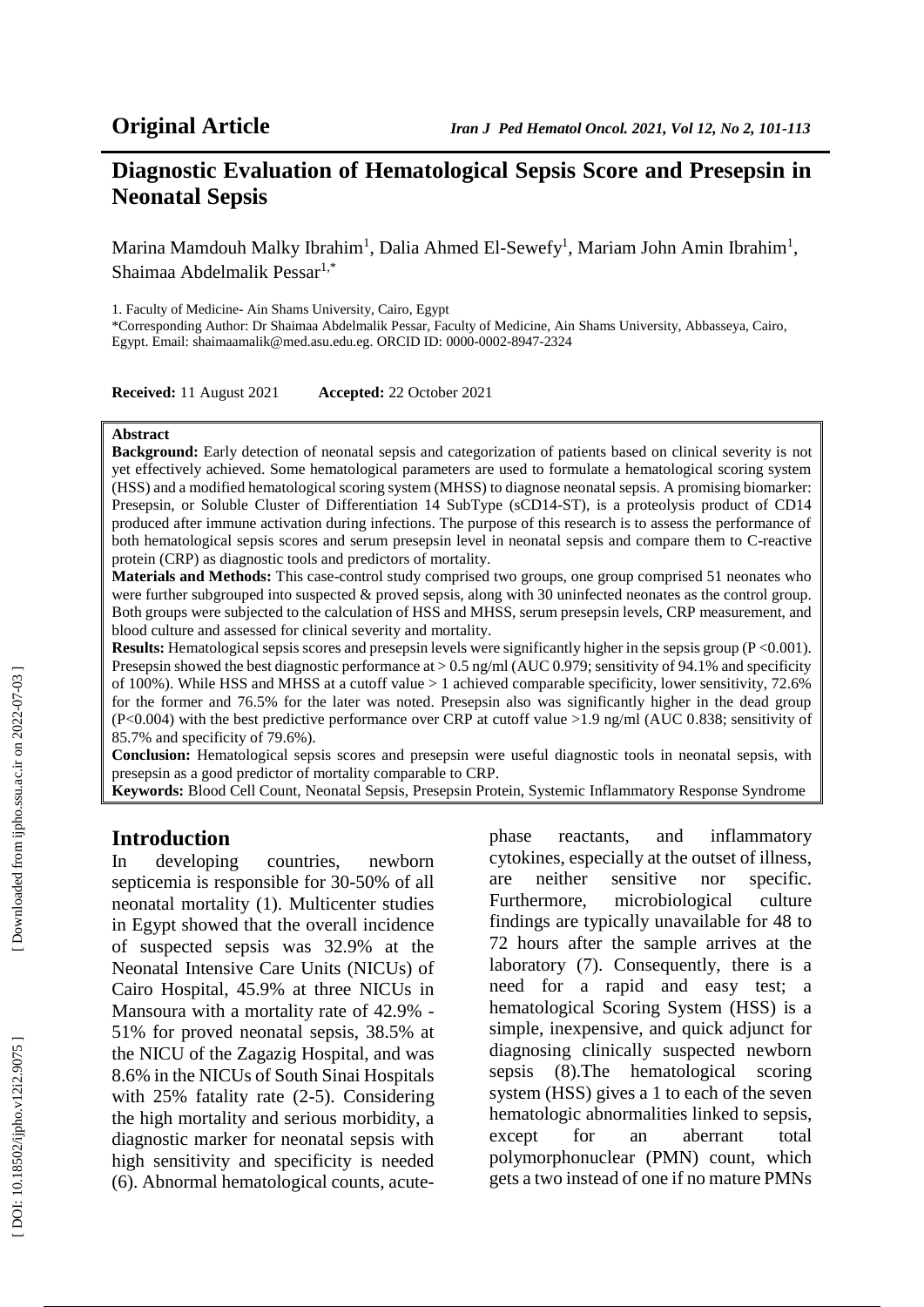are seen in the blood smear (figure1) (9). In 2017, Krishnamurthy hypothesized that while adding nucleated red blood cell count to the HSS would improve its diagnostic ability, removing both band count and the immature to mature ratio, which represents the same pathological mechanism as the immature to total (I/T) neutrophil ratio, would have no effect (10). According to Krishnamurthy's research, neutropenia is highly linked to sepsis and deserves a higher weight. To obtain the modified HSS, the neutropenia score was increased to two (rather than one in HSS) (table I) (10). The cluster of differentiation 14 (CD14) is a pattern recognition receptor that aids in activating the innate immune system in the face of infection and chronic inflammatory disorders (11). Hepatocytes directly secrete the soluble version of CD14 (sCD14). During inflammation, plasma proteases cause sCD14 to be cleaved, resulting in a shortened form known as Soluble CD14 subtype (sCD14 - ST), also known as presepsin (12). Depending on the severity of the infection, the concentration of plasma sCD14 -ST (Presepsin) has been shown to rise in response to bacterial infections. It is used clinically to diagnose septic shock early (12, 13). Our study aimed to evaluate the performance of hematological sepsis scores and presepsin as diagnostic tools and predictors of mortality in neonatal sepsis.

# **Materials and Methods**

In this case -control study, a total of 81 newborns were studied in this case -control study at the NICU of Ain Shams University Pediatric Hospital, Cairo, Egypt, after informed written consents from their parents. The case group was divided into two subgroups. Proved sepsis group involved 29 newborns, with the following inclusion criteria; C - reactive protein (CRP) >6 mg/L, and abnormal Complete Blood Count (CBC) values, regardless of blood culture result. Suspected Sepsis group involved 22 newborns having features suggestive of systemic inflammatory response syndrome (SIRS),

without a source of bacterial infection that can be pinpointed, with the following inclusion criteria; a) Presence of any sign of the following categories: i) an increase in the frequency or duration of apnea or respiratory distress -bradycardia (100/min) that is unrelated to feeding issues or airway blockage and necessitates increased ventilation assistance (intubation and ventilation; nasal intermittent positive pressure ventilation; or increase in continuous positive airway pressure), ii) hypothermia (core body temperature 36.5°C) or hyperthermia (core body temperature  $>38.5^{\circ}$ C), iii) hypotonia, seizures, poor skin color, capillary refilling time longer than two seconds, irritability, and lethargy, b) CRP  $\leq 6$  mg/L and c) abnormal CBC parameters regardless of blood culture result. Neonates with congenital malformations or those previously treated with antibiotics were excluded. Control Group included 30 neonates admitted for non -infectious diseases (e.g., neonatal jaundice, hemorrhagic disease of newborn, infant of a diabetic mother, prematurity without sepsis, intrauterine growth retardation, and respiratory distress syndrome). Six ml of blood were collected under complete aseptic conditions; each sample was divided into 1 ml for blood culture, 2 ml in EDTA tube for CBC with a blood film, and 3 ml within the plain tube for serum samples centrifuged for 10 minutes at 3000 rpm. Sera were separated and divided into two tubes, including one for CRP assay and the other stored at -20°C for assessment of presepsin level. All the neonates were subjected to perinatal history taking, full clinical examination, and the lab tests as follows: HSS was calculated from a CBC with differential count using a Coulter® LH 750 cell counter (Coulter Corporation, Florida, USA) and a Leishman -stained peripheral blood film. Rapitex CRP kit for semi -quantitative measurement of CRP in human serum, employing latex agglutination test. CRP values of less than 6 mg/L were considered normal. Using a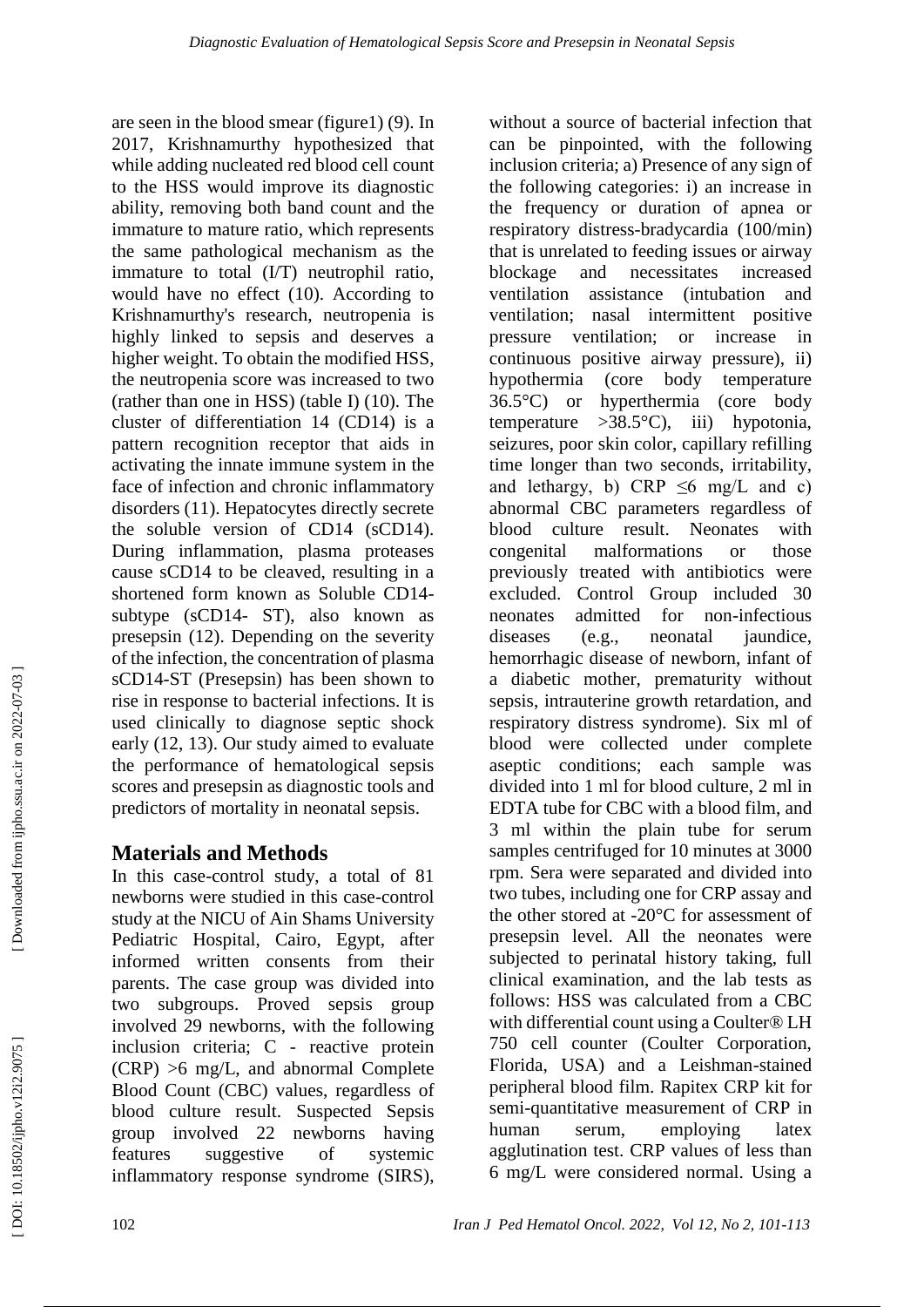sterile procedure, blood culture samples were collected and inoculated into commercially prepared BD BactecTM Peds PlusTM/F blood culture media (Becton Dickinson Diagnostics, Sparks, MD). A double -antibody sandwich enzyme -linked immunosorbent test (ELISA) with Human soluble cluster of differentiation 14 (sCD14) ELISA Kit from Bioassay Technology Laboratory, Shanghai Korain Biotech Co., Ltd. was used to detect serum Presepsin levels at the time of diagnosis.

Statistical Methodology: The median and interquartile range were used to show skewed numerical data, and the Mann - Whitney test was used to examine between group differences. The Pearson chi -squared test or Fisher's exact test was used to analyze differences between categorical variables expressed as the number of cases  $$(\text{percentage})$ . The$ -by -linear association method was used to compare ordinal data. The Spearman rank correlation was used to test correlations. The diagnostic (or predictive) utility of biomarkers or clinical scores was investigated using receiver-operating characteristic (ROC) curve analysis. The relationship between presepsin and sepsis was investigated using multivariable linear regression with gestational age adjustment. For subgroup or multiple comparisons, the Bonferroni procedure was employed to alter the significance threshold. So, P values of less than 0.01 were deemed statistically significant. Data were analyzed using SPSS© Statistics version 22 (SPSS© Corp., Armonk, NY, USA).

### **Ethical consideration**

All procedures were carried out in line with the ethical norms established by the scientific ethics committee of Ain Shams University's Faculty of Medicine in Cairo, Egypt (FWA000017585) as well as the Helsinki Declaration of 1975, as updated in 2008.

### **Results**

### **Comparison of sepsis cases and controls**

Regarding categorical variables, there were 23 males (45.1%) and 28 females (54.9%)

among the patients' group. In this study, 39 cases were preterm neonates (76.5%), 14 patients (27.5%) had a prenatal history of premature rupture of membranes (PROM), denoting that neonates with an antenatal history of PROM had a significantly higher risk of sepsis (P=0.001). Respiratory distress syndrome was the most significant presentation in 37 cases (72.5%) (P<0.001). Blood culture was positive for bacterial growth in 35 cases  $(68.6\%)$  (P<0.001), with Klebsiella being the most common organism (11/35, 31.4%) (P=0.006), followed by coagulase -negative Staph aureus (9/35, 25.7%). Immature/total neutrophil count was significantly higher in the patients' group than the control group (P=0.003). Regarding numerical variables, HSS, modified hematological scoring system (MHSS), Presepsin, and CRP were significantly higher in the patients' group than the control group  $(P<0.001)$ , however, hemoglobin (Hb) was significantly lower in the patients' group than the control group (P<0.001) (Table II, Figure 1).

#### **Comparison of suspected sepsis and proved sepsis subgroup s**

Regarding categorical data, both groups showed no significant differences except for the outcome, and the proved sepsis group showed significantly better outcomes than the suspected sepsis group; only 7/29 (24.1%) of proved sepsis cases were deteriorated/died versus 14/22 (63.6%) of suspected sepsis cases  $(P=0.009)$ .

Regarding numerical variables, apart from CRP on which we relied on, in differentiating proved from suspected sepsis cases, there were no statistically significant differences between both subgroups regarding gestational age, HSS, MHSS, Presepsin, total Leukocytic count (TLC), absolute neutrophil count (ANC), Hb, platelet count, and length of NICU stay. According to ROC curve analysis, cutoff values were established to assess the diagnostic performance of HSS, MHSS, presepsin, CRP, and Hb level in discriminating cases group from the control group.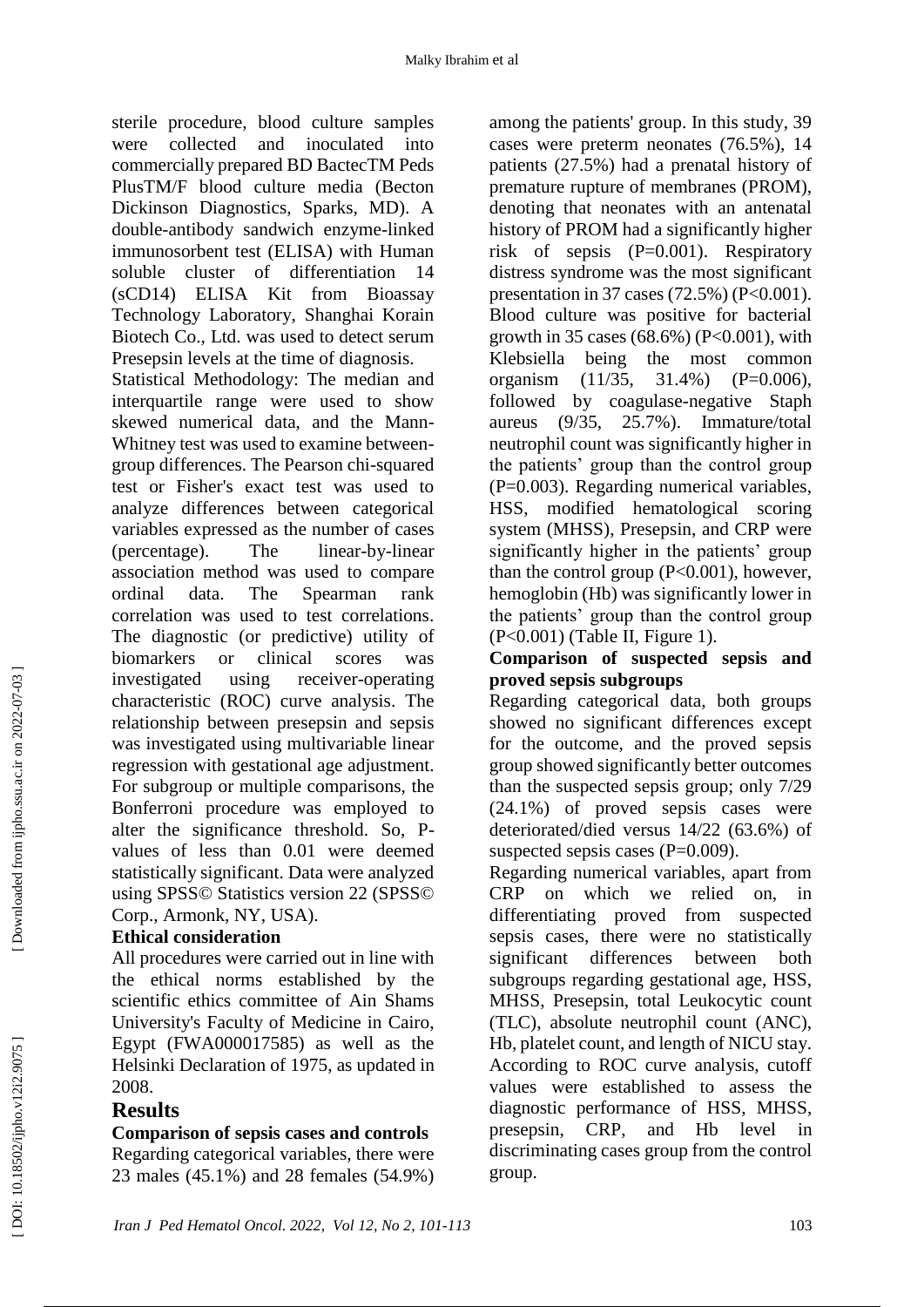As shown in table III and figure 2, presepsin showed the best performance in discriminating sepsis cases from the control group at a cutoff value of  $> 0.5$  ng/ml, followed by HSS and MHSS. It showed good diagnostic performance at a cutoff value  $> 1$  for both, with MHSS slightly better than HSS. CRP and hemoglobin levels showed the least performance.

### **Comparison between survived (n=44) and dead cases (n=7)**

Regarding categorical variables (sepsis subgroup, sex, maturity, antenatal history, the onset of illness, the result of blood culture, isolated organisms from blood culture, Immature/Total neutrophil ratio), no statistically significant differences were found between both groups. Regarding numerical variables, as shown in table IV, presepsin and platelet count were significantly higher in the dead group than in the survived group. However, CRP was lower in the dead group than in the survived group. ROC curve analysis was constructed to assess the predictive performance of presepsin, CRP, and platelet count as predictors of mortality in sepsis cases.

As shown in Table V and figure 4, presepsin at a cutoff >1.9 ng/ml achieved better performance over CRP at a cutoff  $\leq$ 3 mg/l and platelet count at a cutoff >237 x  $10^3/\text{mm}^3$ .

## **Correlations of clinical and laboratory variables in studied groups:**

Regarding the suspected sepsis group, there was a statistically significant positive correlation between HSS and MHSS (r= 0.862, P<0.001), platelet count and GA ( $r=$ 0.432, P= 0.045). Also, there was a statistically significant negative correlation between presepsin and CRP ( $r = -0.428$ , P= 0.047), MHSS and GA  $(r= -0.461, P=$  $0.031$ ) and NICU Length of stay ( $r = -0.465$ ,  $P= 0.029$ . Regarding the proved sepsis group, there was a statistically significant positive correlation between HSS and MHSS (r= 0.947, P< 0.001), NICU Length of stay and each of presepsin ( $r= 0.460$ , P= 0.012) and CRP (r= 0.676, P<0.001). Also, there was a statistically significant negative correlation between platelet count and NICU Length of stay  $(r = -0.504, P = 0.005)$ , CRP and each of GA ( $r = -0.402$ ,  $P = 0.031$ ), and platelet count ( $r = -0.395$ ,  $P = 0.034$ ).

Multivariable linear regression to determine the best independent predictors of presepsin (Table VI): After adjustment for the confounding effect of gestational age, both suspected sepsis ( $B = 1.637$ , SE  $=0.219$ , P-value  $<0.001$ ) and proved sepsis  $(B = 1.586, SE = 0.195, P-value < 0.001)$ were independent predictors of the level of presepsin.



Figure 1. Box plot illustrating HSS, MHSS, and presepsin in cases of suspected or proved sepsis and controls. Box represents the interquartile range. The line inside the box represents the median. Whiskers represent the minimum and maximum values excluding outliers (circles) and extreme values (asterisks).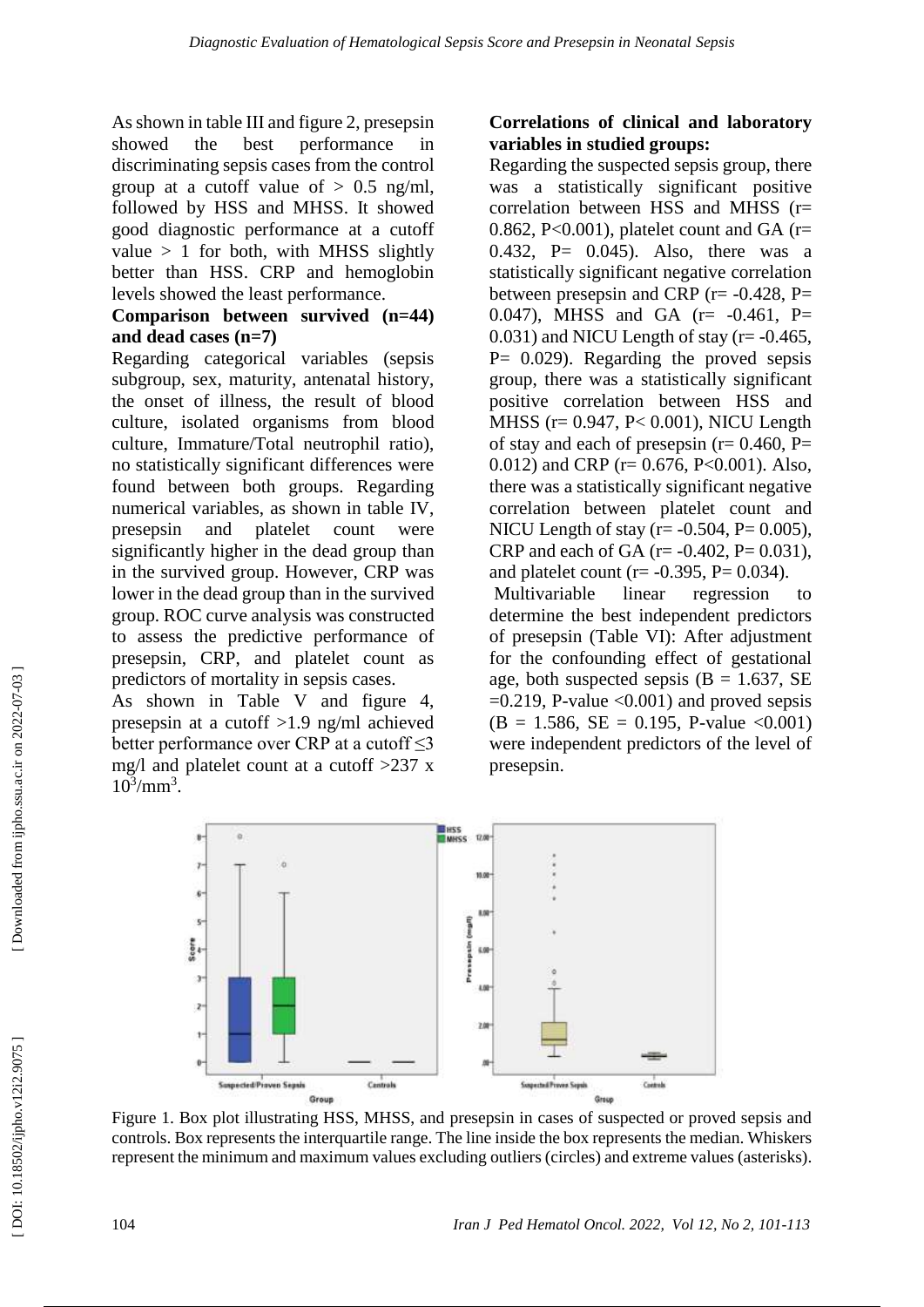Discrimination between Neonates with Suspected<br>or Proven Sepsis and Controls



Figure 2. ROC curves for discrimination between cases and controls using HSS, MHSS, presepsin, CRP or hemoglobin.



Figure 3. Box plot illustrating presepsin & CRP levels in cases of sepsis that survived or died. Box represents interquartile range. Line inside the box represents the median. Whiskers represent the minimum and maximum values excluding outliers (circles) and extreme values (asterisks).



Figure 4. Receiver -operating characteristics (ROC) curves for prediction of mortality in cases of suspected or proven sepsis presepsin, CRP or platelets

*Iran J Ped Hematol Oncol. 2022, Vol 12 , No 2, 101 -113* 105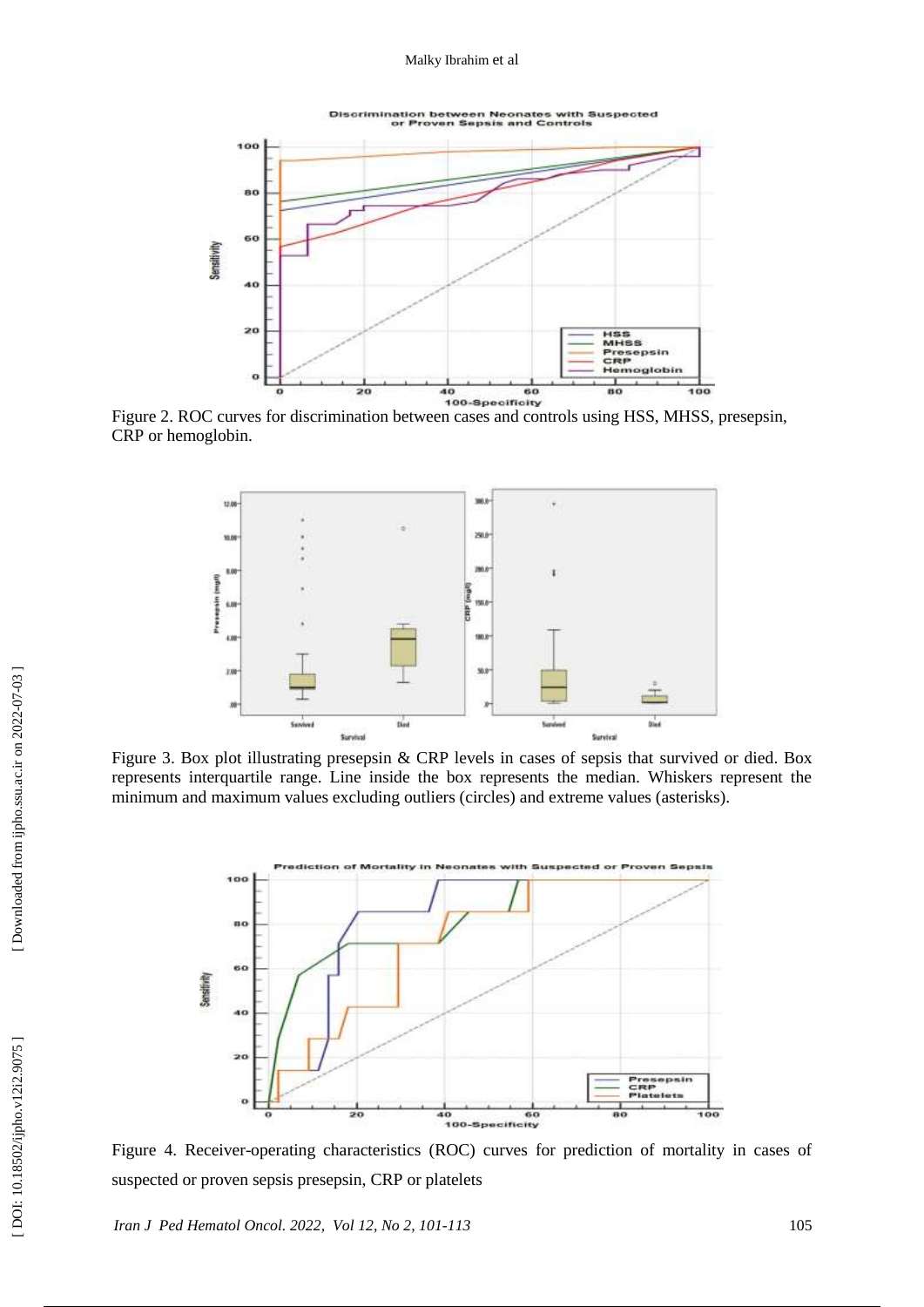| Parameter                          | Value                              | <b>HSS</b>     | Mod HSS        |
|------------------------------------|------------------------------------|----------------|----------------|
| <b>Total leucocyte count</b>       | < 5000                             |                | 2              |
|                                    | $> 25000$ (at birth)               |                |                |
|                                    | $>$ 30000 (12-24 hours)            |                |                |
|                                    | $>$ 21000 (day 2 onwards)          |                |                |
|                                    | Normal                             | $\theta$       | 0              |
| <b>Total neutrophil count</b>      | No neutrophils                     | $\overline{c}$ | $\mathfrak{D}$ |
|                                    | Increased/decreased                |                | 1/2            |
|                                    | Normal $(1800 - 5400/\text{mm}^3)$ | $\mathbf{0}$   | $\Omega$       |
| <b>Immature neutrophils</b>        | <b>Increased</b>                   |                | N/A            |
|                                    | Not increased                      | 0              | N/A            |
| Immature: total neutrophil ratio   | > 0.2                              |                |                |
| (IT ratio)                         | < 0.2                              | $\theta$       | $\Omega$       |
| <b>Immature: mature neutrophil</b> | > 0.3                              |                | N/A            |
| ratio (IM ratio)                   | < 0.3                              | $\mathbf{0}$   | N/A            |
| <b>Degenerative changes</b>        | Present                            |                |                |
|                                    | Absent                             | 0              | $\Omega$       |
| <b>Platelet count</b>              | < 150000                           |                |                |
|                                    | >150000                            | $\Omega$       | $\theta$       |
| <b>Nucleated RBC</b>               | $> 5\%$                            | N/A            |                |
|                                    | $< 5\%$                            | N/A            | 0              |

|  | Table I: Components and weightage of hematological septic score (HSS) and modified HSS |  |  |  |
|--|----------------------------------------------------------------------------------------|--|--|--|
|  |                                                                                        |  |  |  |

Score Interpretation: < 2 Sepsis is very unlikely, 3 or 4 Sepsis is suspected, > 5 Sepsis or infection is very likely, Minimum score: 0, Maximum score: 8

| Variable                                    | Cases (suspected/proved)<br>$(n=51)$ |               | Controls $(n=30)$ |               |          |
|---------------------------------------------|--------------------------------------|---------------|-------------------|---------------|----------|
|                                             | Median                               | <b>IQR</b>    | Median            | IQR           | P value* |
| Gestational age (GA) at<br>delivery (weeks) | 35                                   | $33 - 36$     | 36                | $34 - 37$     | 0.019    |
| <b>HSS</b>                                  | $\mathbf{1}$                         | $0 - 3$       | $\boldsymbol{0}$  | $0 - 0$       | < 0.001  |
| <b>MHSS</b>                                 | $\mathfrak{2}$                       | $1 - 3$       | $\boldsymbol{0}$  | $0 - 0$       | < 0.001  |
| Presepsin (mg/l)                            | 1.20                                 | $0.90 - 2.10$ | 0.30              | $0.30 - 0.40$ | < 0.001  |
| $CRP$ (mg/l)                                | 20.0                                 | $3.0 - 48.0$  | 3.0               | $2.0 - 4.0$   | < 0.001  |
| TLC $(k/mm^3)$                              | 12.9                                 | $10.6 - 18.0$ | 13.0              | $11.6 - 14.2$ | 0.649    |
| Neutrophils $(k/mm^3)$                      | 55.0                                 | $40.0 - 65.0$ | 57.5              | $49.0 - 63.0$ | 0.186    |
| Platelets $(k/mm^3)$                        | 231                                  | $107 - 370$   | 240               | $200 - 340$   | 0.248    |
| Hemoglobin $(g/dl)$                         | 11.1                                 | $9.8 - 13.9$  | 14.0              | $13.6 - 15.0$ | < 0.001  |

*Table II: Numerical Laboratory variables when comparing patients' group and control group*

Data are median and interquartile range (IQR). \*Mann-Whitney test. HSS: hematological scoring system, MHSS: modified hematological scoring system, CRP: C-reactive protein, TLC: total leukocytic count.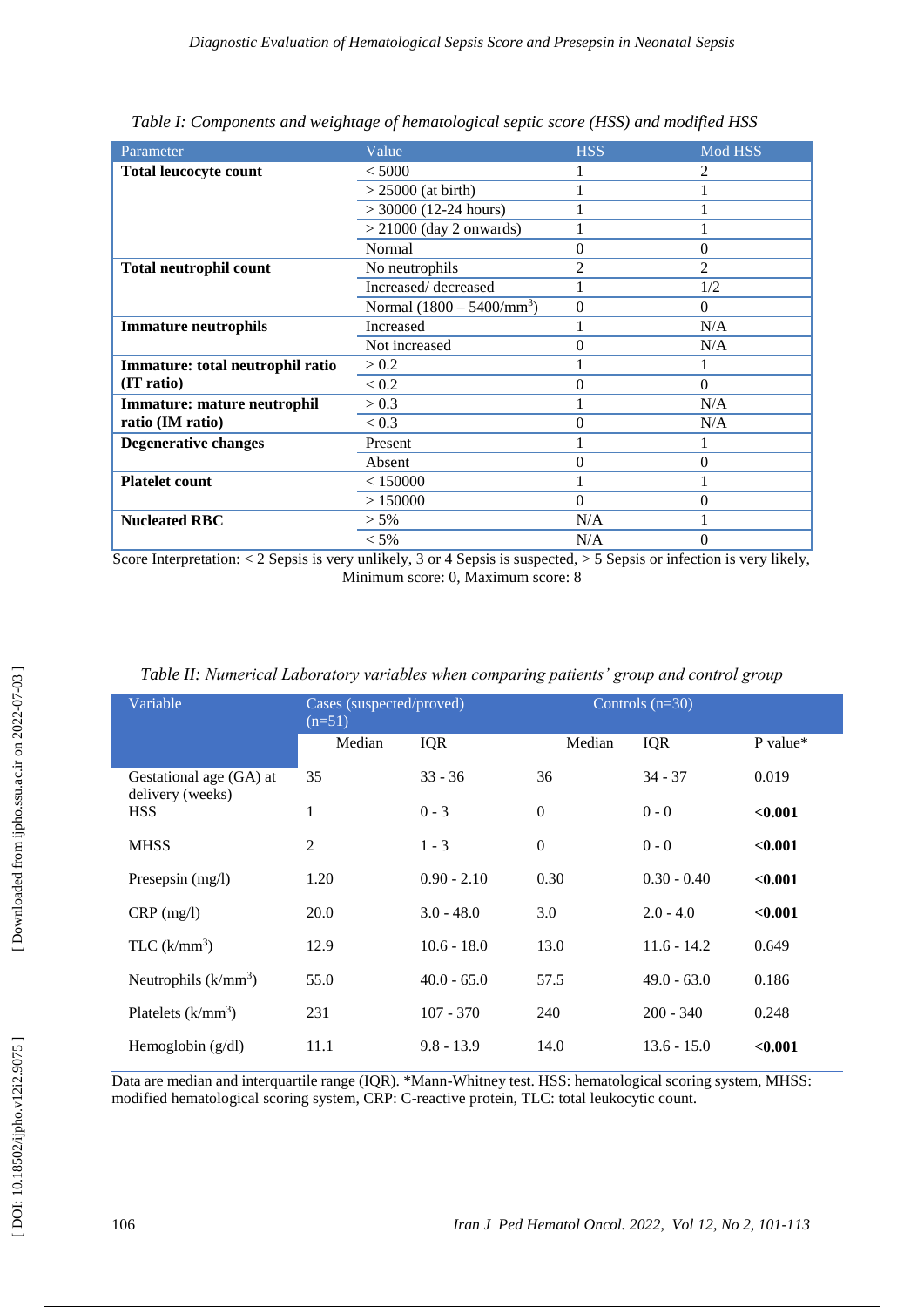| ROC curve parameter |                     | Predictor           | $\sim$ 1            |                     |                     |
|---------------------|---------------------|---------------------|---------------------|---------------------|---------------------|
|                     | <b>HSS</b>          | <b>MHSS</b>         | Presepsin           | <b>CRP</b>          | Hb                  |
| <b>AUC</b>          | 0.863               | 0.882               | 0.979               | 0.803               | 0.802               |
| SE                  | 0.032               | 0.030               | 0.014               | 0.047               | 0.049               |
| 95% CI              | $0.768$ to<br>0.929 | $0.792$ to<br>0.943 | $0.920$ to<br>0.998 | $0.699$ to<br>0.883 | $0.699$ to<br>0.883 |
| z statistic         | 11.495              | 12.748              | 34.992              | 6.453               | 6.235               |
| P-value             | < 0.0001            | < 0.0001            | < 0.0001            | < 0.0001            | < 0.0001            |
| Youden index (J)    | 0.726               | 0.765               | 0.941               | 0.569               | 0.600               |
| Cut-off criterion   | >1                  | >1                  | >0.5                | >5                  | $\leq$ 12.8         |
| Sensitivity (%)     | 72.6                | 76.5                | 94.1                | 56.9                | 66.7                |
| Specificity (%)     | 100.0               | 100.0               | 100.0               | 100.0               | 93.3                |

#### Table III: Receiver-operating characteristics (ROC) curve analysis for discrimination *between cases and controls using HSS, MHSS, presepsin, CRP or Hb*

 $\overline{\text{AUC}}$  = area under the curve,  $\overline{\text{SE}}$  = standard error, 95% CI = 95% confidence interval. HSS: hematological scoring system, MHSS: modified hematological scoring system, CRP: C-reactive protein, TLC: total leukocytic count, Hb: hemoglobin

| Variable                              |                   | Outcome       |                |               |            |
|---------------------------------------|-------------------|---------------|----------------|---------------|------------|
|                                       | Survived $(n=44)$ |               |                | Dead $(n=7)$  |            |
|                                       | Median            | <b>IQR</b>    | Median         | <b>IQR</b>    | $P-value*$ |
| GA at delivery (weeks)                | 35                | $33 - 36$     | 33             | $32 - 36$     | 0.534      |
| <b>HSS</b>                            | $\overline{2}$    | $1 - 3$       | $\overline{0}$ | $0 - 1$       | 0.054      |
| <b>MHSS</b>                           | $\overline{2}$    | $1 - 3$       | $\mathbf 1$    | $0 - 2$       | 0.229      |
| Presepsin (mg/l)                      | 1.00              | $0.90 - 1.80$ | 3.90           | $2.10 - 4.80$ | 0.004      |
| $CRP$ (mg/l)                          | 24.4              | $4.0 - 49.5$  | 2.0            | $1.0 - 20.0$  | 0.006      |
| $TLC$ (k/mm <sup>3</sup> )            | 13.4              | $10.1 - 19.0$ | 12.5           | $11.3 - 13.3$ | 0.575      |
| Neutrophils (k/mm3)                   | 52.5              | $38.3 - 65.5$ | 55.0           | $41.0 - 65.0$ | 0.556      |
| Platelets $(k/mm^3)$                  | 209               | $92 - 339$    | 316            | $243 - 501$   | 0.049      |
| Hemoglobin (g/dl)                     | 11.1              | $9.9 - 13.7$  | 12.7           | $9.7 - 14.1$  | 0.732      |
| Time to rise of CRP                   | 3                 | $3 - 4$       | 3              | $3 - 4$       | 0.963      |
| Time from admission to<br>NICU (days) | 5                 | $4 - 8$       | 6              | $4 - 15$      | 0.277      |

#### *Table IV: Comparison of cases of sepsis that survived or died: Numerical variables*

Data are median and interquartile range (IQR). \*Mann-Whitney test. HSS: hematological scoring system, MHSS: modified hematological scoring system, CRP: C -reactive protein, TLC: total leukocytic count.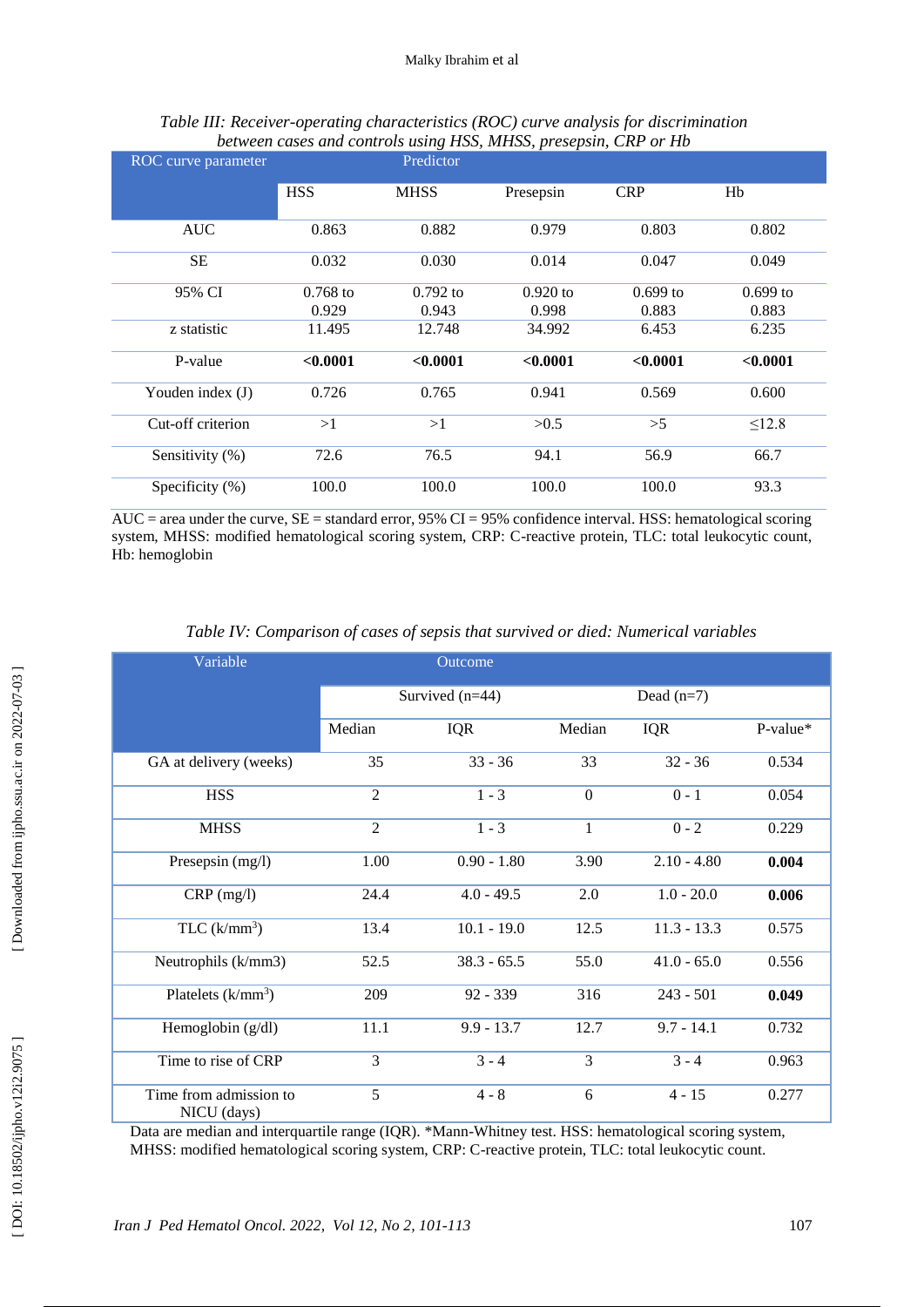|                     | $\alpha$       |                |                |  |
|---------------------|----------------|----------------|----------------|--|
| ROC curve parameter | Predictor      |                |                |  |
|                     | Presepsin      | <b>CRP</b>     | Platelets      |  |
| <b>AUC</b>          | 0.838          | 0.826          | 0.734          |  |
| <b>SE</b>           | 0.060          | 0.089          | 0.087          |  |
| 95% CI              | 0.708 to 0.926 | 0.694 to 0.918 | 0.591 to 0.848 |  |
| z statistic         | 5.601          | 3.668          | 2.692          |  |
| P-value             | < 0.0001       | 0.000          | 0.007          |  |
| Youden index (J)    | 0.653          | 0.533          | 0.448          |  |
| Cut-off criterion   | >1.9           | $\leq$ 3       | >237           |  |
| Sensitivity (%)     | 85.7           | 71.4           | 85.7           |  |
| Specificity (%)     | 79.6           | 81.8           | 59.1           |  |

Table V: Receiver-operating characteristics (ROC) curve analysis for prediction of mortality in *cases using presepsin, CRP or platelets*

 $AUC = area$  under the curve,  $SE = standard$  error, 95%  $CI = 95%$  confidence interval.

| Independent<br>variable    | Unstandardized<br>Coefficients |           | Standardized<br>Coefficients |          |         |                | 95.0% CI       |  |  |
|----------------------------|--------------------------------|-----------|------------------------------|----------|---------|----------------|----------------|--|--|
|                            | B                              | <b>SE</b> | Beta                         | t        | P-value | Lower<br>Bound | Upper<br>Bound |  |  |
| (Constant)                 | 0.647                          | 4.630     |                              | 0.140    | 0.889   | $-8.572$       | 9.866          |  |  |
| $Ln(GA)$ , weeks           | $-0.514$                       | 1.296     | $-0.032$                     | $-0.396$ | 0.693   | $-3.095$       | 2.067          |  |  |
| Suspected sepsis<br>$(=1)$ | 1.637                          | 0.219     | 0.682                        | 7.461    | < 0.001 | 1.200          | 2.074          |  |  |
| Proven sepsis $(=1)$       | 1.586                          | 0.195     | 0.712                        | 8.139    | < 0.001 | 1.198          | 1.975          |  |  |
| Model diagnostics          |                                |           |                              |          |         |                |                |  |  |
| $\boldsymbol{R}$           | 0.737                          |           |                              |          |         |                |                |  |  |
| $R^2$                      | 0.543                          |           |                              |          |         |                |                |  |  |
| Adjusted $R^2$             | 0.525                          |           |                              |          |         |                |                |  |  |
| F(df 3, 77)                | 30.491                         |           |                              |          |         |                |                |  |  |
| Significance               | < 0.001                        |           |                              |          |         |                |                |  |  |

*Table VI : Multivariable linear regression for the relation between presepsin and each of sepsis subgroups*

Dependent Variable: Ln (Presepsin), mg/l.  $95\% CI = 95\%$  confidence interval,  $df =$  degrees of freedom,  $F =$  Fstatistic,  $Ln =$  natural logarithm,  $R =$  multiple correlation coefficient,  $R^2 =$  coefficient of determination,  $SE =$ standard error,  $t = t$ -statistic.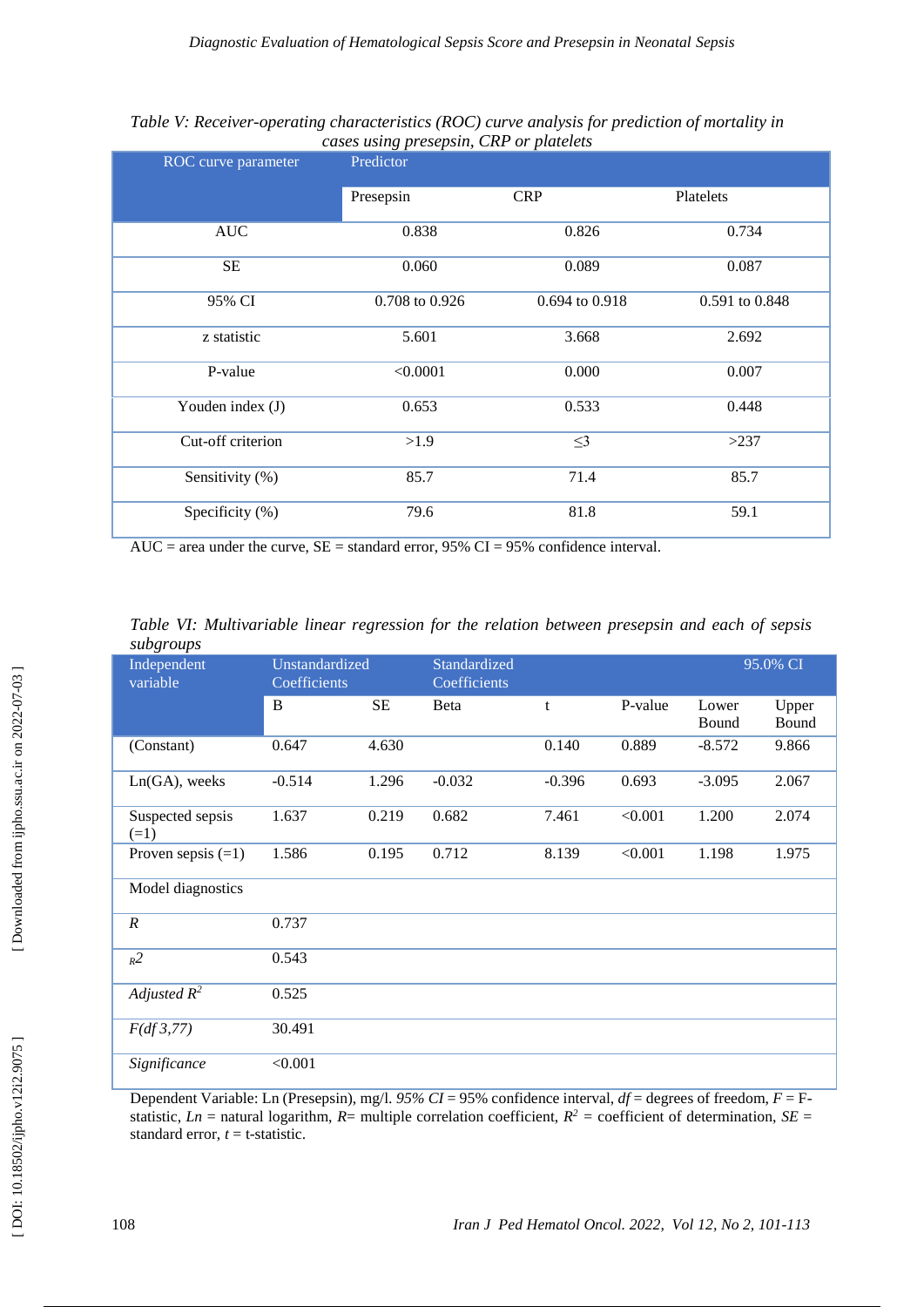## **Discussion**

Given the high mortality rate of newborn sepsis, the best diagnostic tests should have the highest sensitivity and lowest negative predictive value. A diagnostic marker must also have high specificity and a good PPV to reduce the wasteful use of antibiotics in false -positive instances (14).

In our study, neonates with an antenatal history of PROM had a significantly higher risk of sepsis. Other studies found it the commonest maternal risk factor for sepsis (15 -18). Also, blood cultures were positive in 68.6% of sepsis cases, compared to a prior study by Pessar (19), who identified positive cultures in 63.3 percent of sepsis cases. Like other studies (20 -24), Klebsiella was the most common organism isolated from the blood cultures. In contrast, Mahallei et al. (25) found that coagulasenegative staphylococcus and Staph aureus were the commonest bacteria isolated from blood.

Regarding blood counts in our study, the Hb level was significantly lower in the sepsis group than in the control group. The same was reported by Mohamed et al. (26). However, there were no statistically significant differences between both groups regarding neutrophil count despite abnormal TLC, and neutrophil count was more prevalent in the sepsis group. This could be justified by considering that some newborn infants with proven bacterial infection had normal neutrophil count with increased bands. Also, neutrophilia in the absence of an increase in band forms may occur in patients with no evidence of infection.

Similarly, neutropenia has been more common in association with sepsis, probably due to increased adherence to altered endothelial cells and utilization at the site of infection. However, there are many causes of neutropenia other than infection. In the same context, a study by Myuga & Isleta (27) and Khair et al. (18) found that elevation of neutrophil count in infection is often late and inconsistent. Accordingly, the total neutrophil count was

thought to be of limited use for the diagnosis of infection.

We found I/T neutrophil ratio was significantly higher in the sepsis group than in the control group, in agreement with Pessar (19) and Chirico & Loda (14). They found the I/T neutrophil ratio>0.2 to have the best performance over the other hematological parameters denoting that this is the most important CBC parameter for sepsis. Another study by Khair et al. (18) discovered that total PMNs count, immature neutrophil count, and consequently I/T neutrophil ratio have optimal sensitivities and negative predictive values in neonates but are associated with low positive predictive value and specificity, and thus should not be used as a predictor of sepsis in isolation. Contrarily, Payasli et al. (7) and Wojsyk - Banaszak and Szczapa (28) reported poor TLC and I/T ratio sensitivity in the early diagnosis of neonatal sepsis.

Platelet count was significantly lower in proved sepsis than suspected sepsis, suggesting more severe disease in the proved sepsis group, as thrombocytopenia is a well -known biomarker for disease severity, according to Greco et al. (29). This might be attributed to increased platelet destruction, infection -related sequestration, platelet production failure owing to a reduction in megakaryocytes, or endotoxin induced platelet damage (27).

When tested for diagnostic performance, HSS achieved a diagnostic sensitivity of 72.6% and diagnostic specificity of 100% (AUC 0.863) in discriminating cases from controls at a cutoff value  $(> 1)$  in contrast to several studies by Bhalodia et al. (8), Krishnamurthy et al. (10), Khair et al. (18), Pessar (19), Badrawi et al. (21), Elsayed et al. (30), El -Nemer et al. (31), El -Raggal et al. (32), Pramana et al. (33), Jacob et al. (34), and Munazza et al. (35) that showed disparate results at different cutoffs. All these studies concluded that the higher the score, the more likely sepsis was present.

Meanwhile, our research is the first to evaluate the effectiveness of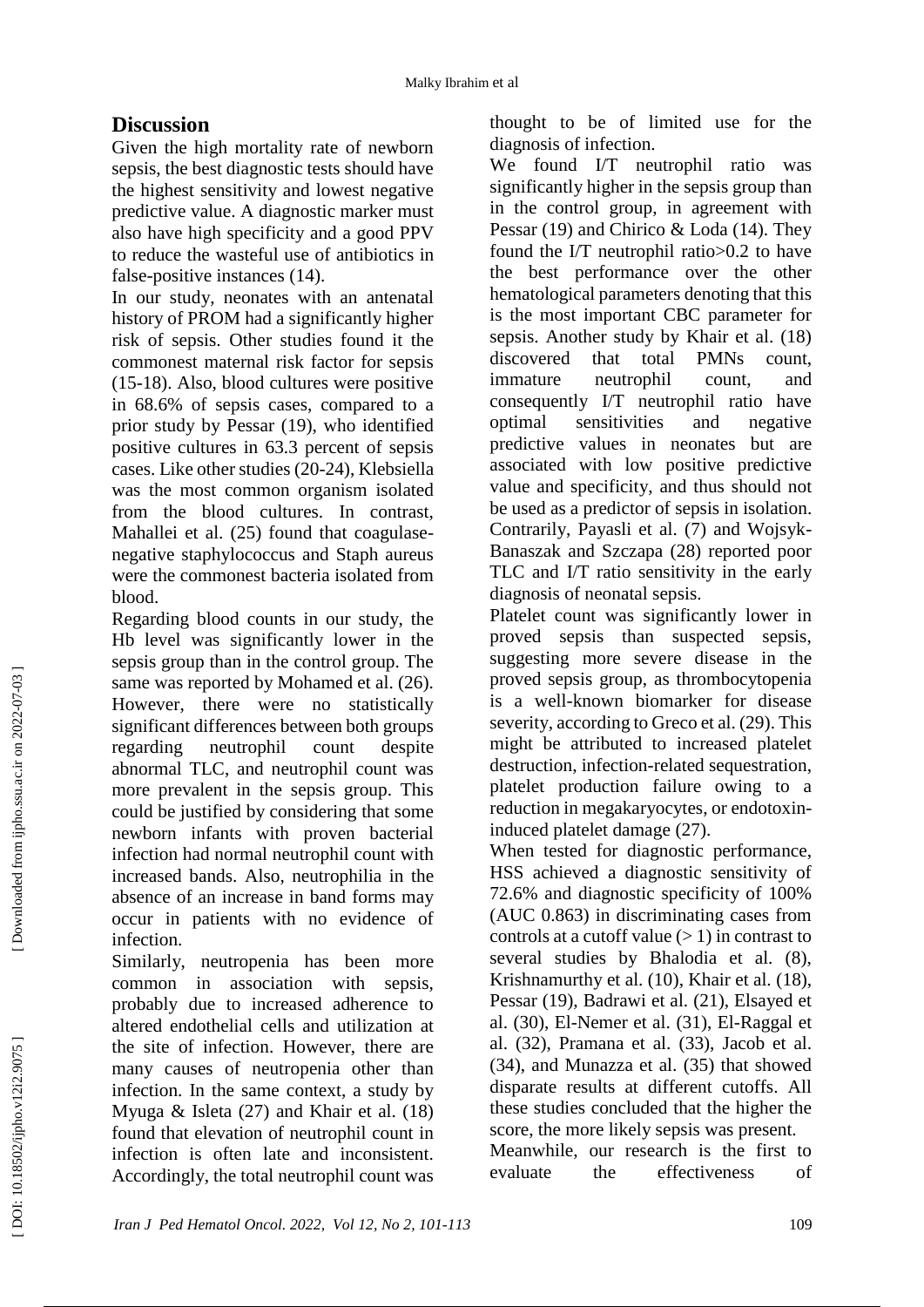Krishnamurthy's suggested MHSS that achieved a diagnostic sensitivity of 76.5% and diagnostic specificity of 100% (AUC: 0.882) at cutoff value  $>$  one conforming with Krishnamurthy et al. (10), who found MHSS to achieve a sensitivity of 84% and specificity of 82% at a cutoff value of >3.

We found that presepsin and CRP were significantly higher in the sepsis group than in the control group, which came in accordance with Tabl & Abed (36), Ozdemir & Elgormus (37), Mussap et al. (38).

On comparing the suspected sepsis group and proved sepsis group, CBC and hematological sepsis scores showed no significant differences between both subgroups, which conforms with the results of Mussap et al. (38). Presepsin showed no significant difference as well, which came in agreement with Rashwan et al. (24), Ozdemir & Elgormus (37), Mussap et al. (38). Contrarily, Sharma & Sidana (39) found presepsin level was significantly higher in the proved sepsis group than the suspected sepsis group.

Presepsin showed excellent diagnostic performance at a cutoff value  $> 0.5$  ng/ml; at this level, Presepsin reported a diagnostic sensitivity of 94.1% and diagnostic specificity of 100% (AUC: 0.979). This result comes close to Mussap et al. (38), who reported AUC for presepsin 0.995 at a cutoff value of 0.54 ng/ml with a sensitivity of 100% and specificity of 81.2%. In contrast, Liu et al. (40) used a presepsin at a lower cutoff value of 0.317 ng/ml with a sensitivity of 70.8% and specificity of 85.8%. Tabl & Abed (36) found similar results for presepsin with a sensitivity of 95.5% and specificity of 91.7% at a higher cutoff value of 0.8 ng/ml. Also, Pietrasanta et al. (41) found presepsin reported a sensitivity of 72% and a specificity of 87% at a cutoff point of 0.98 ng/mL. Moreover, Poggi et al. (42) asserted that the cutoff value with the best accuracy in their study was 0.88 ng/ml, at which the specificity was 100%, and sensitivity was 94%.

Bellos et al. (43) conducted a meta -analysis that comprised 11 trials and found that the pooled sensitivity and specificity of serum presepsin for the prediction of newborn sepsis were both 0.91, with an AUC of 0.975 for a cutoff of 0.65 ng/ml. The same cutoff with comparable sensitivity of 0.94 was adopted by Yoon et al. (44), who studied sepsis in children and adolescents but with lower specificity 0.71 than CRP in detecting sepsis in children.

According to our study, CRP showed fair diagnostic performance in the discriminating sepsis group from the control group at a cutoff value of  $> 5$  mg/l, with comparable sensitivity to Hisamuddin et al. (45) but with much better specificity. In this study, the proved sepsis group showed significantly better outcomes than the suspected sepsis group, which emphasizes the importance of early diagnosis of sepsis as it guaranteed proper management.

Both presepsin and platelet count were significantly higher in the dead group than in the survived group. Meanwhile, CRP was found to be lower in the dead group than survived group, which may be related to the late diagnosis of sepsis that led to improper management of the patients. This observation is supported by the higher percentage of mortality in the suspected sepsis group, 22.7%, while the proved sepsis group had only 6.9% mortality.

Presepsin achieved the best performance as a mortality predictor at a cutoff value of > 1.9 ng/ml with a diagnostic sensitivity of 85.7% and diagnostic specificity of 79.6% (AUC: 0.838); this comes in agreement with Spanuth et al. (46), who found the presepsin to be strongly correlated with mortality and had a superior prognostic accuracy when compared to other markers on a ROC curve analysis for the accuracy of 30 -day death prediction at a cutoff value of 1.6 ng/ml. In a meta -analysis for mortality prediction by Zhu et al. (47), the AUC of presepsin was 0.77 with a pooled prognostic sensitivity and specificity of 0.83 and 0.69, respectively.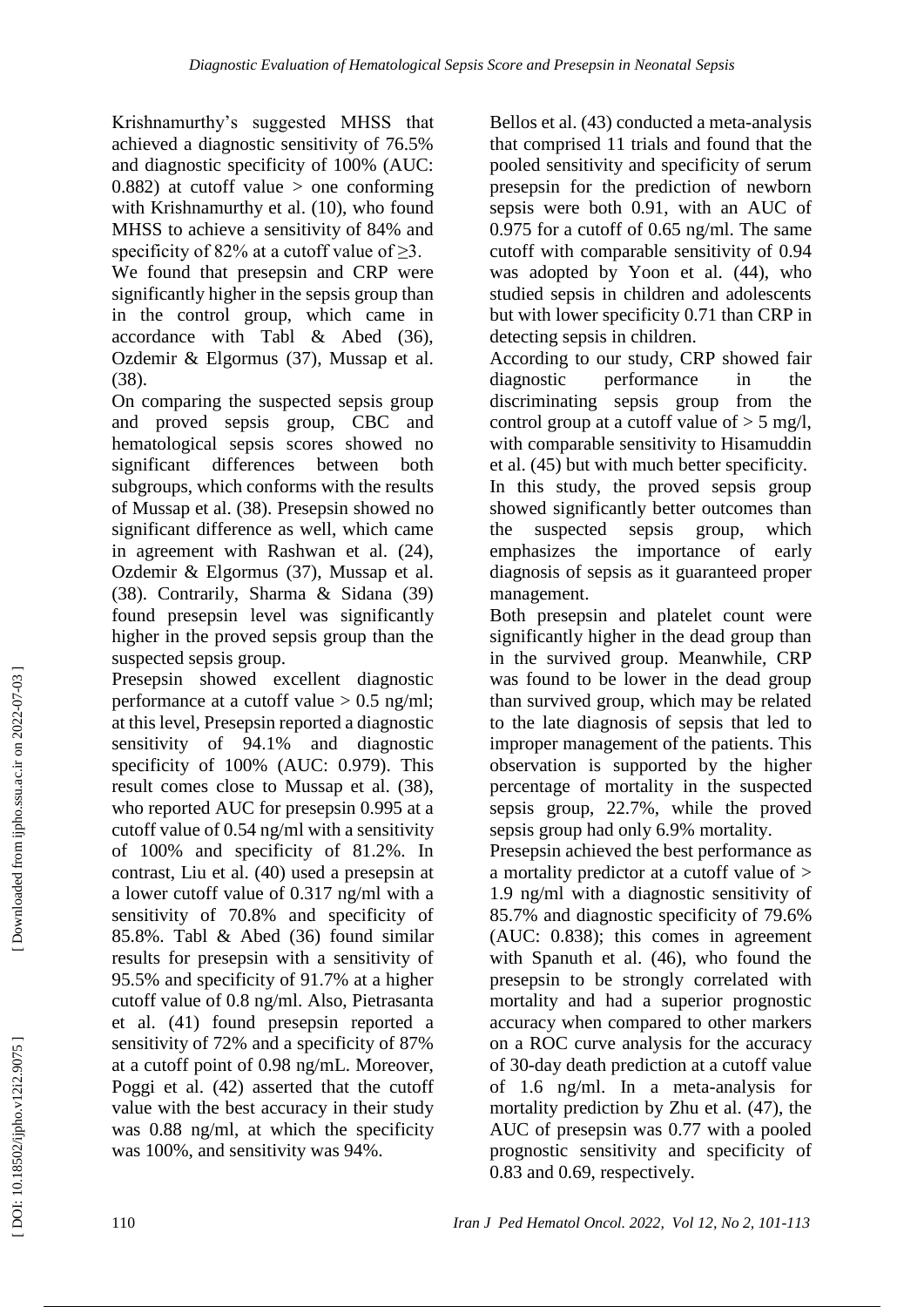Consistent with the aim of the study, multivariable linear regression analysis was used to further explore the correlation of different sepsis variables and presepsin while omitting the effect of gestational age. Both sepsis subgroups proved to be independent predictors of presepsin level.

### **Conclusion**

The hematological scoring system and presepsin appear to be reliable tools for detecting sepsis earlier than CRP. Furthermore, presepsin, rather than CRP, is a stronger predictor of illness severity and death.

### **Conflict of interest**

The authors declared no conflict of interest.

### **References**

1- Tareen Z, Jirapradittha J, Sirivichayakul C and Chokejindachai W. Factors Associated with Mortality Outcomes in Neonatal Septicemia in Srinagarind Hospital, Thailand. Neonat Pediatr Med 2017; 3(2): 131 -135.

 $2 -$ Mohsen L, Ramy N, Saied D, Akmal D, Salama N, Haleim M. et al. Emerging Antimicrobial Resistance in Early and Late -Onset Neonatal Sepsis. Antimicrob Resist Infect Control 2017; 6(1): 63 -65.

 $3-$ - Shehab El -Din E, El -Sokkary M, Bassiouny M and Hassan R. Epidemiology of Neonatal Sepsis and Implicated Pathogens: A Study from Egypt. BioMed Res Int 2015: 1 -11

4 Mohammed D, and El Seifi O. Bacterial Nosocomial Infections in Neonatal Intensive Care Unit, Zagazig University Hospital, Egypt. Egypt Pediatric Association Gaz 2014; 62(3): 72 -79.

 $5-$ Medhat H, Khashana A. and El kalioby M. Incidence of Neonatal Infection in South Sinai, Egypt. Int J Infect 2017; 4(1): e36615 -e36618.

Mondal S, Nag D, Chakraborty D, et al. Neonatal Sepsis: Role of A Battery of Immuno -Hematological Tests in Early Diagnosis. Int J App Basic Med Res 2012; 2(1): 43 -47.

 $7-$ Payasli M, Ozkul A, Ayaz S, Ataoğlu E, Elevli M. A New Marker for Early Diagnosis in Neonatal Sepsis: Polymorphonuclear Leucocyte Elastase Levels. Erciyes Med J 2013; 35(2): 46 -51.

8 - Bhalodia M, Hippargi S, Patil M. Role of Hematological Scoring System in Diagnosis of Neonatal Sepsis. J Clin Neonatol 2017; 6: 144 -147.

 $9-$ Makkar M, Gupta C, Pathak R, Garg S, Mahajan N. Performance Evaluation of Hematologic Scoring System in Early Diagnosis of Neonatal Sepsis. J Clin Neonatol 2013; 2(1): 25 -28.

 $10 -$ Krishnamurthy V, Thandaveshwar D, and Doreswamy S. Modified Hematological Sepsis Score in Early Diagnosis of Neonatal Sepsis. Int J Res Med Sci 2017; 5(8): 3573 -3575.

 $11 -$ Reiner A, Lange E, Jenny N, Chaves P, Ellis J, Li J, et al. Soluble CD14: Genomewide Association Analysis and Relationship to Cardiovascular Risk and Mortality in Older Adults. Arterioscl Throm Vas 2013; 33(1): 158 -164.

 $12 -$ De Guadiana Romualdo L, Torrella P, González M, Sánchez R, Holgado A, Freire A, et al. Diagnostic Accuracy of Presepsin (Soluble CD14 Subtype) for Prediction of Bacteremia in Patients with Systemic Inflammatory Response Syndrome in The Emergency Department. Clin Biochem 2014; 47( 7 -8): 505 -508.

 $13 -$ - Shozushima T, Takahashi G, Matsumoto N, Kojika M, Endo S, Okamura Y. Usefulness of Presepsin (sCD14-ST) Measurements as A Marker for The Diagnosis and Severity of Sepsis That Satisfied Diagnostic Criteria of Systemic Inflammatory Response Syndrome. J Infect Chemother 2011; 17(6): 764 -769.

 $14-$ Chirico G, Loda C. Laboratory Aid to The Diagnosis and Therapy of Infection in The Neonate. Pediatr Rep 2011; 3(1): 1 - 5.

15 - Kifah M, Al -Awaysheh F. Neonatal Outcome and Prenatal Antibiotic Treatment

DOI: 10.18502/ijpho.v12i2.9075]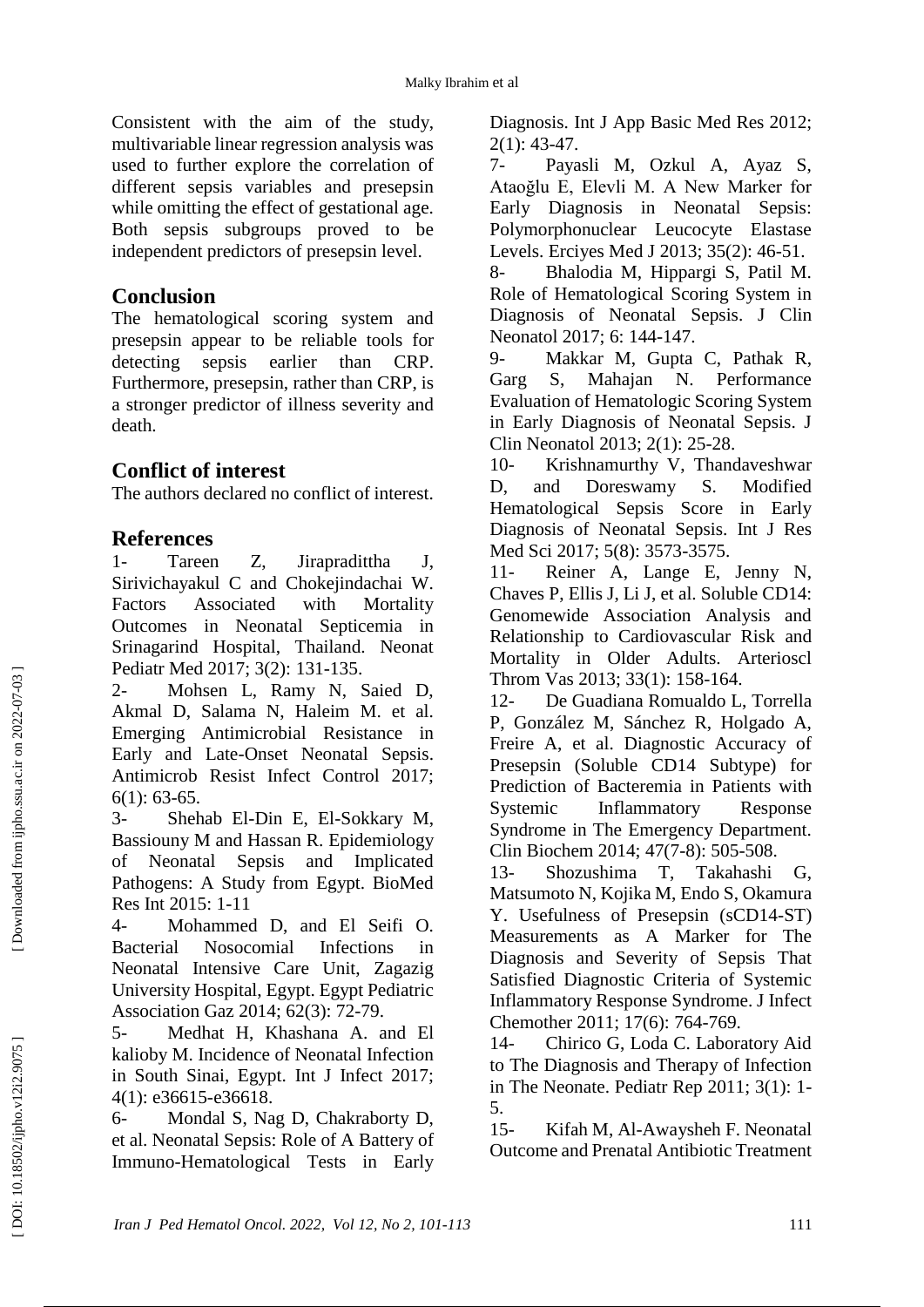in Premature Rupture of Membranes. Pak J Med Sci 2005; 21: 441 –444.

16 - Hossain M, Afroza S, Shirin M, Chowdhury N, Saha S. Bacterial Aetiology of Neonatal Sepsis in A Tertiary Care Hospital in Bangladesh. Bang J Child Health 2004;28: 81 -85.

 $17 -$ - Shah G, Budhathoki S, Das B, Mandal R. Risk Factors in Early Neonatal Sepsis. Kathmandu Univ Med J (KUMJ) 2006; 4: 187 –191.

18 - Khair K, Rahman M, Sultana T, Roy C, Rahman Q, Shahidullah M, et al. Role of Hematologic Scoring System in Early Diagnosis of Neonatal Septicemia. BSMMU J 2010; 3(2): 62 -67.

 $19-$ Pessar S. Evaluation of Polymorphonuclear Leukocyte Elastase Levels in Neonatal Sepsis. Int J Res Med Sci 2016; 4: 4938 -4944.

20 - Abdel -Hady H, Zaki M. Evaluation of Soluble E -Selectin as A Marker for Neonatal Sepsis. The Egyptian J Neona 2003; 4(2): 69 -78.

 $21 -$ - Badrawi N, Bashir M, Iskander I, Saied D. Neonatal Infections in NICU: Magnitude of The Problem. Kasr El -Aini Medical J 2005; 11(5): 181 -95.

22 - Boseila S, Seoud I, Samy G, El - Gamal H, Ibrahim T, Ahmed A, et al. Serum Neopterin Level in Early Onset Neonatal Sepsis. J Amer Sci 2011; 7(7): 343 -352.

 $23 -$ Lebea M, and Davies V. Evaluation of Culture -Proven Neonatal Sepsis at A Tertiary Care Hospital in Johannesburg, South Africa. S Afr J Child Health 2017; 11(4): 170 -173.

 $24-$ - Rashwan N, Hassan M, El -Deen Z, & El -Abd A. Validity of Biomarkers in Screening for Neonatal Sepsis - A Single Center Hospital -Based Study. Pediatr Neonatol 2019; 60(2): 149 -155.

 $25 -$ Mahallei M, Rezaee M, Mehramuz B, Beheshtirooy S, Abdinia B. Clinical Symptoms, Laboratory, and Microbial Patterns of Suspected Neonatal Sepsis Cases in A Children's Referral Hospital in Northwestern Iran. Medicine 2018; 97(25): e10630 -10634.

26 - Mohamed A, Laila M, El -Masry M, & Hosny M. CD64 and CD11b Versus Conventional Bacteriological Methods in Early Detection of Bacterial Neonatal Sepsis. Med J Cairo Univ 2018; 86 (7): 3579 -3587.

 $27 -$ Mayuga W, Isleta P. Clinical Correlation of Neonatal and Maternal Hematological Parameters as Predictors of Neonatal Sepsis. PIDSP J 2005; 9(2): 36 - 43.

28 - Wojsyk -Banaszak I, Szczapa J. Reliability of Polymorphonuclear Elastase for The Diagnosis of Neonatal Sepsis. Przegl Lek 2002; 59(1): 43 -45.

29 - Greco E, Lupia E, Bosco O, Vizio B, Montrucchio G. Platelets and Multi - Organ Failure in Sepsis. Int J Mol Sci 2017;18(10): 2200 -2205.

 $30-$ - Elsayed M, Hassan A, Hashim A, Kassem Y. The Role of Hematological Scoring System (HSS) in Early Diagnosis of Neonatal Sepsis. Ann Neo J 2021; 3(1): 85 -106.

 $31 -$ - EL -Nemer F, Midan D, Mohamed A. Serum Neopterin Level in Early Onset Neonatal Sepsis. Amer J BioScience 2015;3(3): 80 -86

32 El-Raggal -Raggal N, El -Barbary M, Youssef M, El -Mansy H. Neutrophil Surface Antigens CD11b and CD64 Expression: A Potential Predictor of Early - Onset Neonatal Sepsis. Egypt J Pediatr Allergy Immunol 2004; 2(2): 90 -100.

33 Pramana K, Kardana I, & Nilawati G. Diagnosis Accuracy of Hematological Scoring System in Early Identification of Neonatal Sepsis. Bali Med J 2016; 5(3): 488 -492.

 $34 -$ Jacob J, Suman F, Shalini S, Ninan B, Varadarajan S, Magdalene J. Evaluation of Various Diagnostic Markers for Early Detection of Neonatal Sepsis. J Med Surg Pathol 2018; 3(3); 1000163-1000165.

 $35 -$ - Munazza S, Kiran I, Sehrish M, & Matloob A. Hematological Scoring System for Early Diagnosis of Neonatal Sepsis. JRMC 2014;18(1): 68 -72.